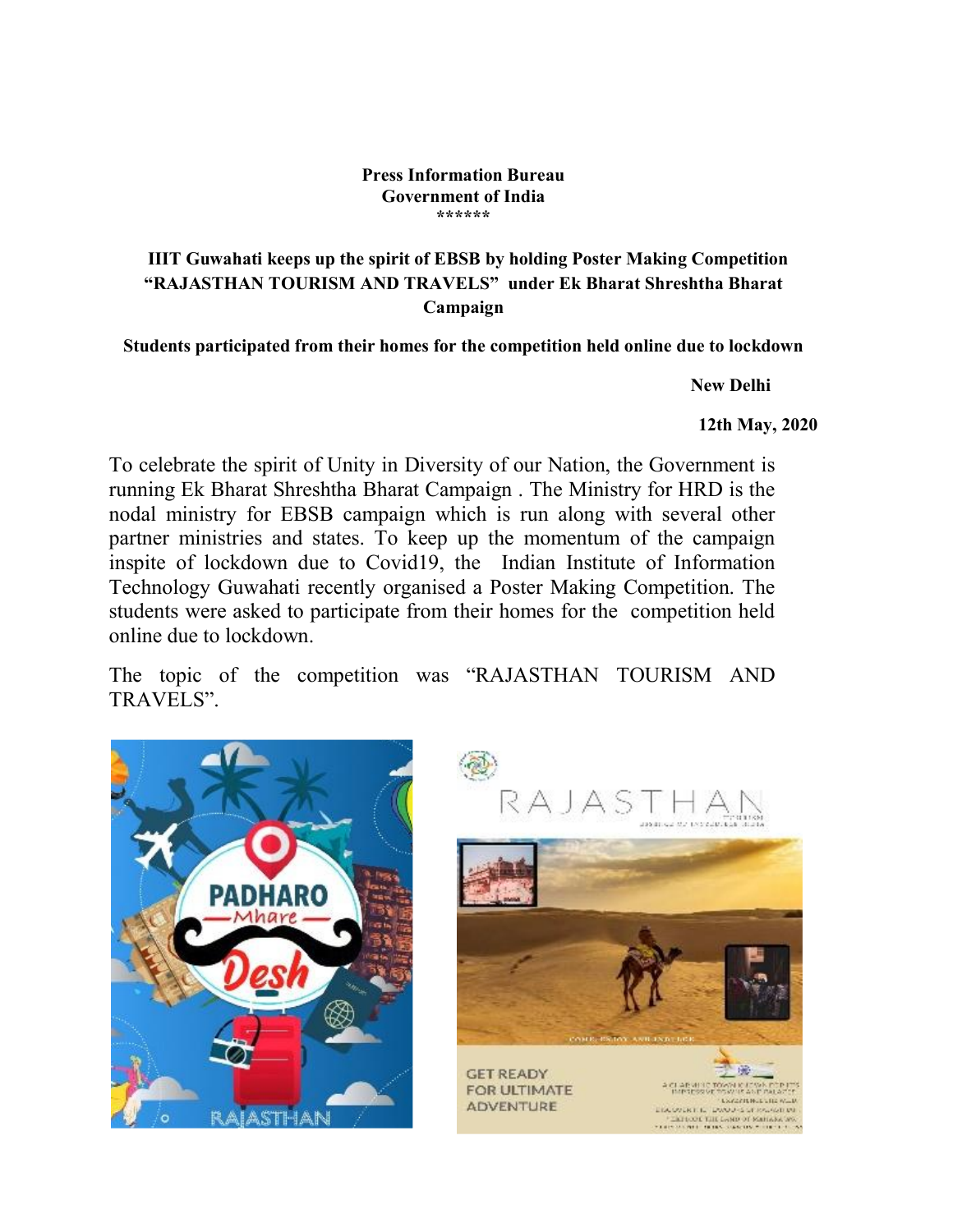Due to the covid-19, many of Institute activities got disrupted as students, staff and few faculties vacated the campus. The activities IIITG pertaining to EBSB also got affected. However, IIITG managed to organise the monthly event of April, 2020 for EBSB on 1st May, 2020. IIITG is committed to conduct the events under the banner of EBSB to promote knowledge on the paired state Rajasthan among our students.





Students from Kalrav-Literary Club, IIIT Guwahati spearheaded the event. Both Ms. Meghna Singh and Ms. Priyanka Kumari, 1st year BTech student and an active member of the club coordinated the online/remote event. This poster making event was held in two categories- Digital and Handmade category. A total of 14 participants (Nine in the digital category and five in the handmade category.) participated from their homes across the country.

.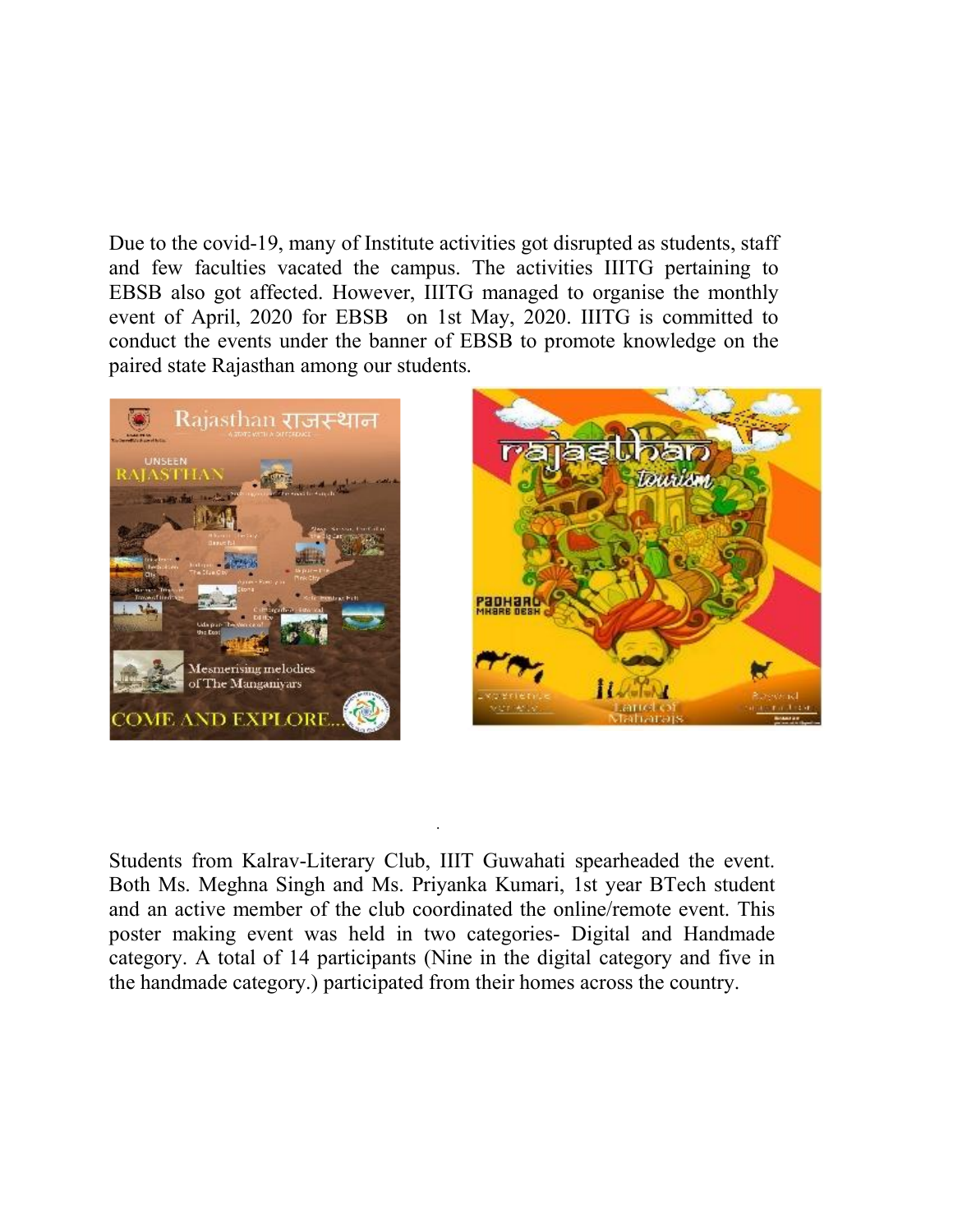

Students participated under Digital poster making category are Atik, K.N, G. Pranay, Priyanka Kumari, Amitesh Kumar, Gurnoor Singh, Priyam Raj, Richa, Sai Kumar Medha, Utkarsh Kumar. Students participated under Handmade poster making event are J. Pujita, Rohit Jain, Sayantani Dutta, Jishu Yadav, Ananya. Both Digital and Handmade posters were judged on its Design, Contents and Creativity, Originality. Institute received exceptional posters. All the students worked really hard and made wonderful posters depicting RAJASTHAN AND ITS BEAUTY.